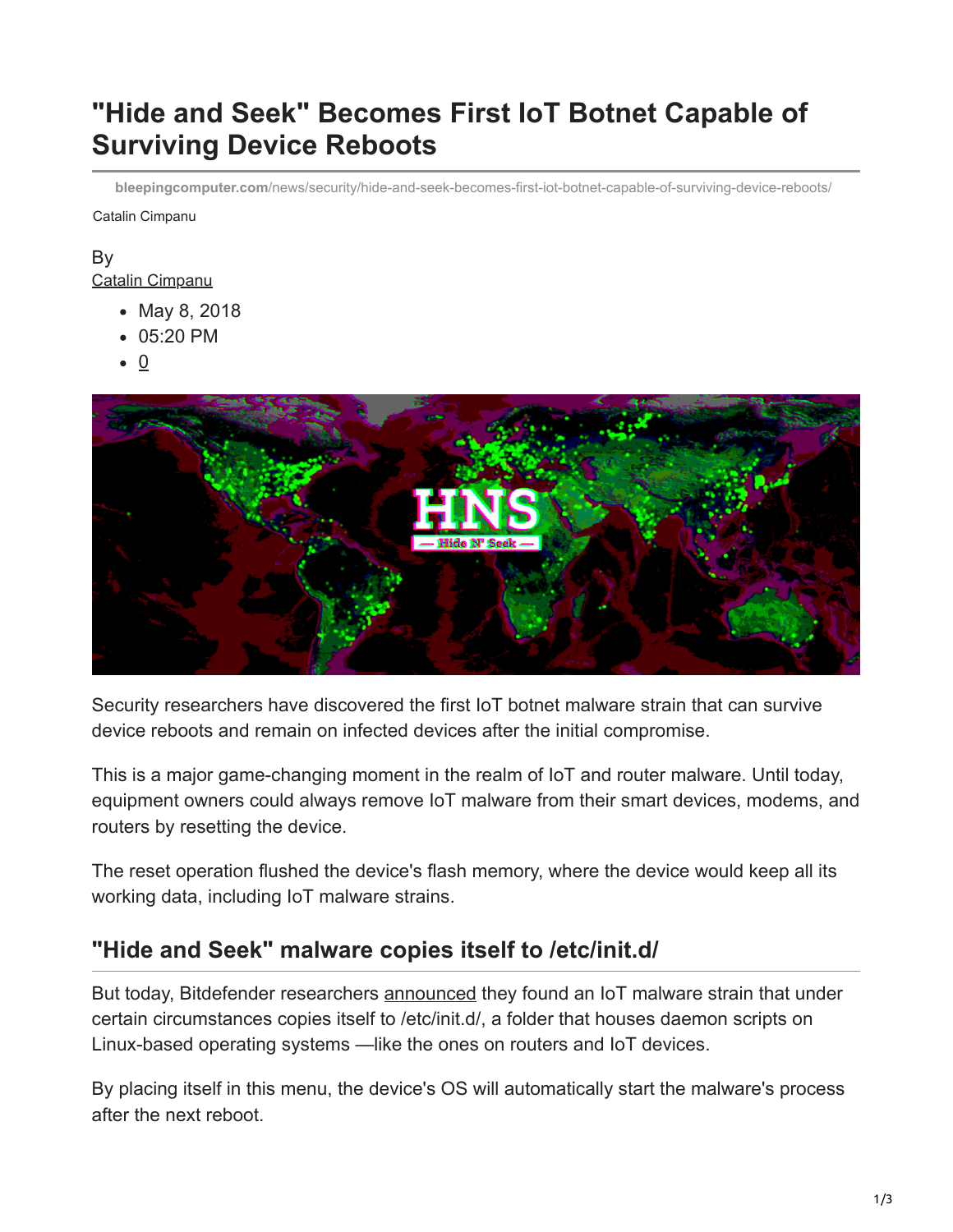The malware strain that achieved something that [even the Mirai strain couldn't](https://www.bleepingcomputer.com/news/security/new-vulnerability-could-give-mirai-the-ability-to-survive-device-reboots/) is called Hide and Seek (HNS) —also spelled Hide 'N Seek.

## **HNS botnet has evolved considerably in the past few months**

Bitdefender experts [first spotted the HNS malware](https://www.bleepingcomputer.com/news/security/new-hns-iot-botnet-has-already-amassed-14k-bots/) and its adjacent botnet in early January, this year, and the botnet grew to around 32,000 bots by the end of the same month. Experts say HNS has infected 90,000 unique devices from the time of discovery until today.

Crooks used two exploits to create their initial botnet, which was unique from other IoT botnets active today because it used a custom P2P protocol to control infected systems.

Now, experts have found new HNS versions that have added support not only for two other exploits [\[1](https://vuldb.com/?id.92536), [2](http://www.wanda25.de/wansview_ncs601w.html)] but also for brute-force operations.

What this means is that HNS infected devices will scan for other devices that have an exposed Telnet port and attempt to log into that device using a list of preset credentials.

Researchers say that HNS authors have also had time to fine-tune this brute-forcing scheme, as the malware can identify at least two types of devices and attempt to log into those systems using their factory default credentials, instead of blindly guessing passwords.

Furthermore, the HNS codebase also received updates, and the bot now has ten different binaries for ten different device architectures.

## **Not all HNS bots are boot persistent**

But HNS is not capable of gaining boot permission on all infected devices. According to Bitdefender senior e-threat analyst Bogdan Botezatu, "in order to achieve persistence, the infection must take place via Telnet, as root privileges are required to copy the binary to the init.d directory."

The security expert also adds that the HNS botnet is still a work-in-progress, and the malware still doesn't support launching DDoS attacks.

Nonetheless, the functions to steal data and execute code on infected devices are still there, which means the botnet supports a plugin/module system and could be expanded at any point with any type of malicious code.

#### **Related Articles:**

[Microsoft detects massive surge in Linux XorDDoS malware activity](https://www.bleepingcomputer.com/news/security/microsoft-detects-massive-surge-in-linux-xorddos-malware-activity/)

[Microsoft: Sysrv botnet targets Windows, Linux servers with new exploits](https://www.bleepingcomputer.com/news/security/microsoft-sysrv-botnet-targets-windows-linux-servers-with-new-exploits/)

[New cryptomining malware builds an army of Windows, Linux bots](https://www.bleepingcomputer.com/news/security/new-cryptomining-malware-builds-an-army-of-windows-linux-bots/)